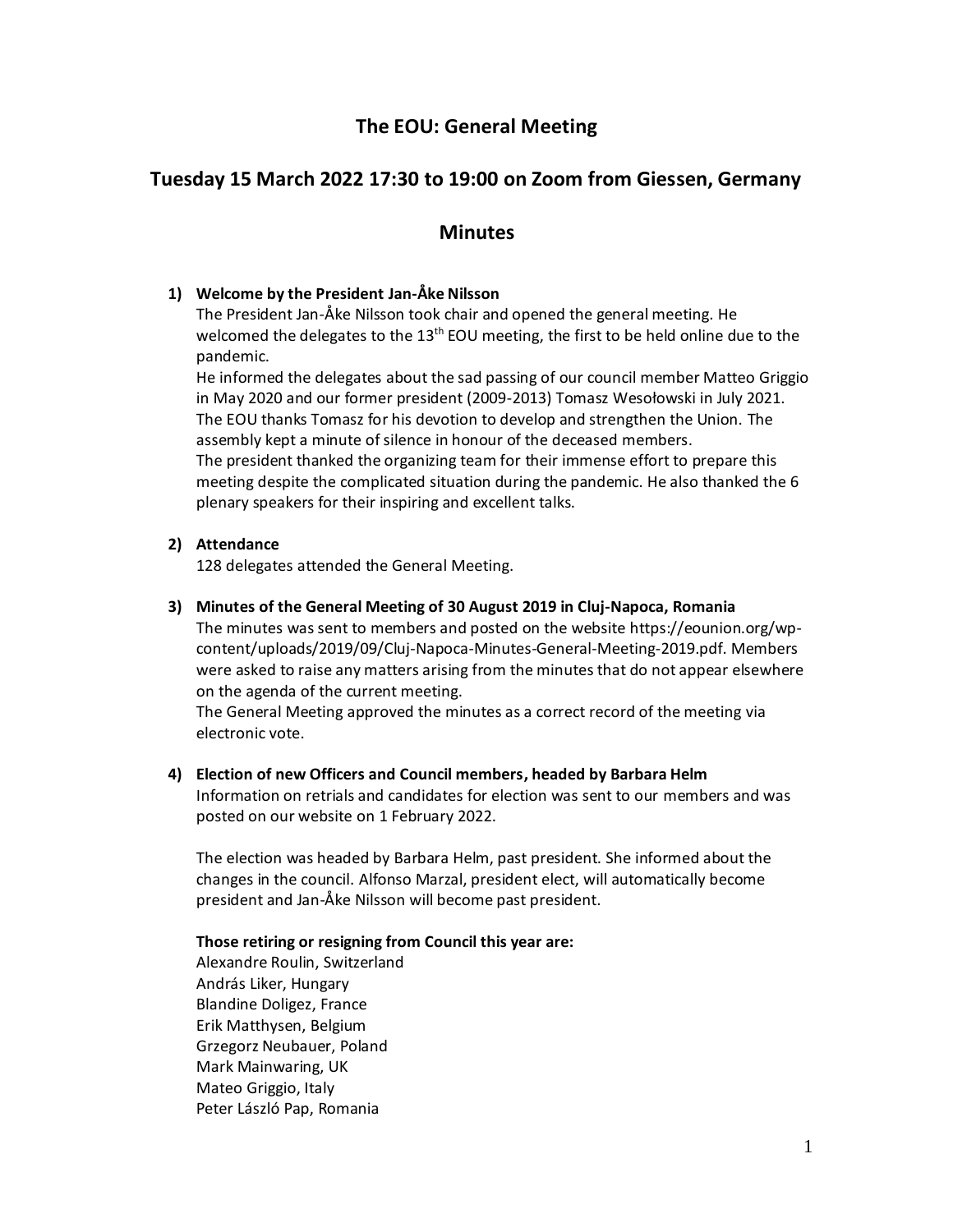Petra Sumasgutner, Austria Sara Lupi, Italy Wieland Heim, Germany

Barbara thanked the retiring councils cordially for their dedication and support.

## **The members below will continue:**

Alexander Mischenko, Russia Andreas Nord, Sweden Arseny Tsvey, Russia Jordi Figuerola , Spain Nayden Chakarov, Bulgaria Suvi Ruuskanen, Finland Valentyn Serebryakov, Ukraine Zoltán Németh, Hungary

#### **Candidates for election to fill all present vacancies:**

The candidates for election were asked to shortly introduce themselves.

The delegates of the General Meeting were asked to give their vote for Péter László Pap (Romania) as our **new President-Elect**. Péter L. Pap was elected by the delegates unambiguously. Congratulations!

The delegates of the General Meeting were asked to give their vote for Dan Chamberlain (Italy) as our **new Secretary**. Dan Chamberlain was elected by the delegates unambiguously. Congratulations!

The nomination committee for Council Members consisted of Jenny Gill (UK), Leonida Fusani (Austria) and Zoltan Barta (Hungary), and was chaired by Past President Barbara Helm.

The committee asked the General Meeting to elect new **members of Council.** The following candidates stood for election:

Sanja Barišić, Croatia Davide Dominoni, UK / Italy Crinan Jarrett, UK / Switzerland Ivan Maggini, Austria Giulia Masoero, Italy / UK Kevin Matson, Netherlands Jenő Nagy, Hungary Carina Nebel, Austria / Finland Katarzyna Wojczulanis-Jakubas, Poland

Since there were only 7 free places for regular council members and 9 candidates, the 7 candidates with most votes would be elected. The following candidates were elected:

Sanja Barišić, Croatia Davide Dominoni, UK / Italy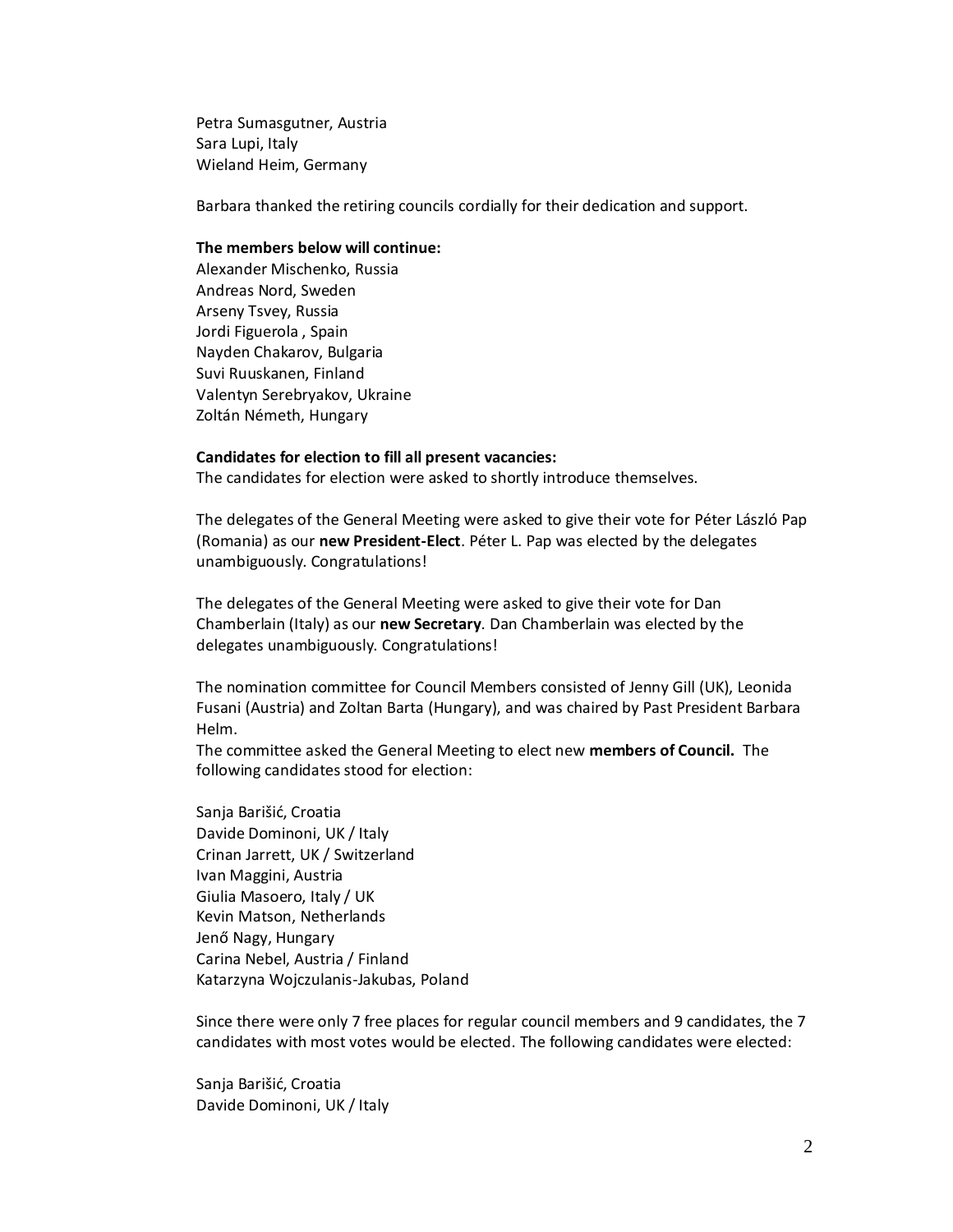Ivan Maggini, Austria Giulia Masoero, Italy / UK Kevin Matson, Netherlands Carina Nebel, Austria / Finland Katarzyna Wojczulanis-Jakubas, Poland

Congratulations to the elected members! The non-elected candidates were invited to join the upcoming council meeting on 16 March 2022.

The General meeting was also asked to elect 2 auditors, Reto Spaar, who is auditor since many years, and Petra Sumasgutner, who is a new candidate. The delegates confirmed both candidates as auditors.

## **5) Report from the Chair and Organizing Committee**

Petra Quillfeldt gave the report of the organization committee (OC). The OC faced many problems due to the pandemic and had to re-arrange the meeting several times until the final decision was taken in January 2022 to have an online meeting. Most of administration work was done by the NGO Hessische Gesellschaft für Ornithologie und Naturschutz e.V., HGON, especially by Jon Rolfes, Yvonne Schumm and Tobias Reiners. Tobias Reiners also thanked the mentioned HGON team and Sara Gärtner (involved during the first year) who additionally had to handle the administrative work of refunding. Tobias enjoyed working with the scientific chair and the EOU officers and thanked for the good cooperation. The OC received positive feedback by the > 400 people attending the conference. Jan-Åke Nilsson thanked the OC for the perfect organization.

## **6) Treasurer's report by Oliver Conz**

Oliver Conz, the Treasurer, presented the report on behalf of Council. There was no income since 2019, because participation of the online meeting was free. Expenses since 2019 were 3250.92  $\epsilon$  mainly for the website (hosting and maintenance) and the abstract managing tool. Thanks to the surcharge and especially the additional funding raised during the Cluj Napoca conference made, the EOU holds 22.104 €. The auditors were not present, but they have checked and agreed to the report in advance via email to officers.

The General Meeting approved the report unambiguously.

### **7) Report of the Scientific Program Committee**

Dan Chamberlain thanked the members of the Scientific Program Committee (SPC) and presented his report. In short: they started planning in May 2020. Due to the pandemic the conference date had to be changed. Four days after finalizing the scientific program on 10 January 2022, the in-person conference was cancelled.

The SPC voted for 6 plenary speakers out of 52 candidates, of whom 5 were willing to give an online presentation. 10 symposia were chosen out of 14. Dan encouraged the delegates to prepare symposium proposals for the next conference.

In total there were 346 abstract submissions, of which 41 were withdrawn. Finally accepted were: 35 for invited symposium, 15 for selected symposium, 120 for oral sessions and 129 posters. There were only 5 round table discussions proposals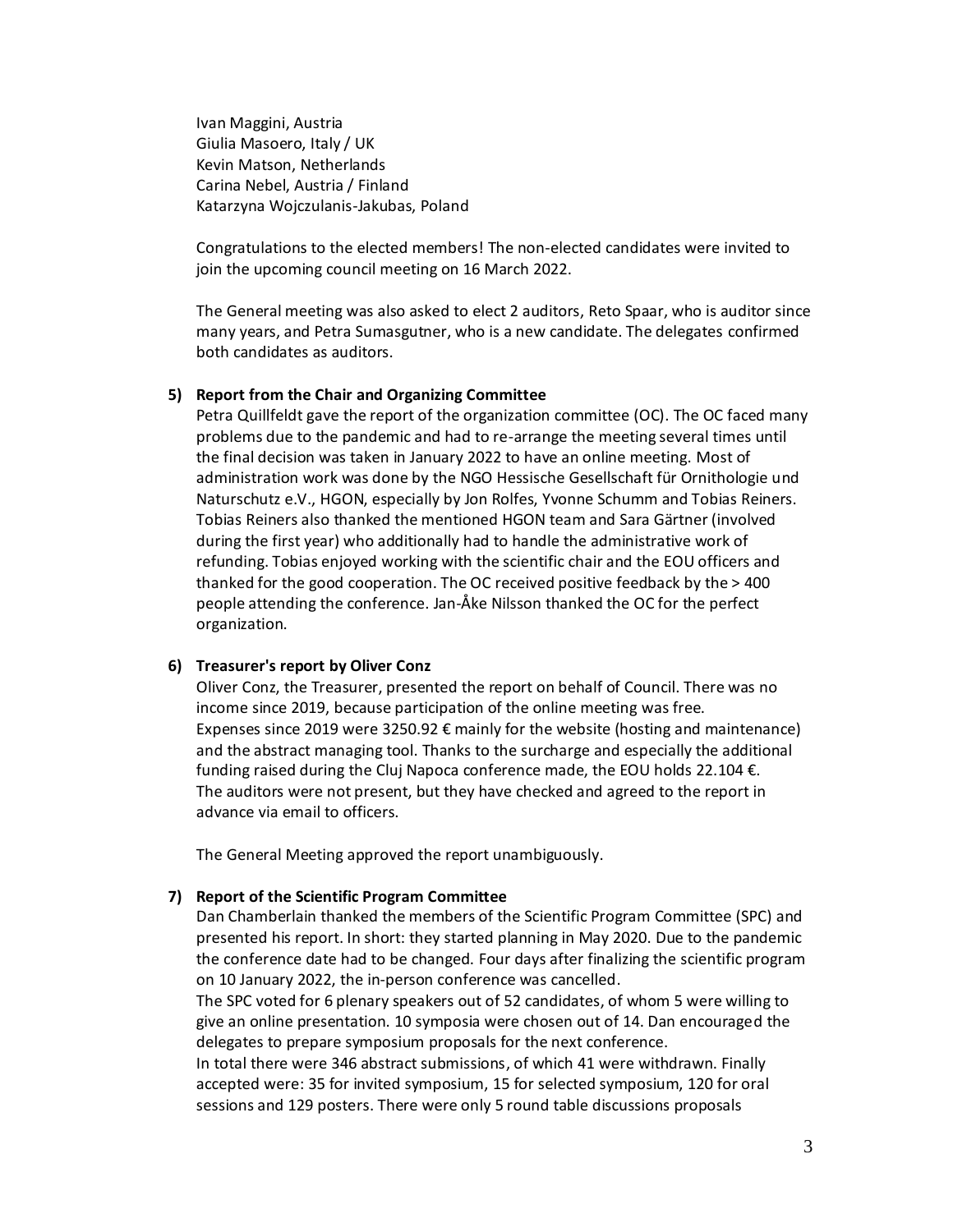submitted of which 3 were accepted, 1 was withdrawn. Dan encouraged the delegates to think of submitting a RTD covering a broad subject at the next conference.

The online conference included 6 plenaries and 68 e-posters, and 3 conveners accepted an online symposium. Attendance was at maximum 377 (at least 400 listeners) during the plenaries and between 80-120 during online symposia. Posters will be available for 10 more days. The SPC will judge and prize them.

The contributions per country were mainly from central Europe, but also from North, East and South of Europe, while there were nearly no contributions from the South-East. Altogether 32 European and non-European countries were represented. The EOU should encourage ornithologists from under- or non-represented countries to participate at the EOU conferences.

Other points: a) The Oxford abstract system worked very well. b) The role of the SPC was not always clear. They received many questions about finances (i.e. the responsibility of the organizing committee). Therefore, role of the SPC should be communicated clearly the next time. c) It was common that several separate submissions were made from the same large groups (i.e. single study systems) with often little difference between them. This should be discouraged to allow for more diversity in groups and subjects.

## **8) Report of the Fledglings**

Zsófia Tóth presented a report on the activities of the Fledglings. Due to the pandemic, there was no fledgling meeting in 2020. A meeting is now planned for 11-13 August 2022 in Debrecen, Hungary. The fledgling group already confirmed 3 plenary speakers and they will be supported by sponsors and the university. The conference fee will be low.

## **9) Report of Council**

Jan-Åke Nilsson presented a report of EOU activities over the last two years on behalf of Council.

- The EU common agricultural policy (CAP) is rather disastrous for the bird fauna because of more use of pesticides etc., resulting in a steep decline of birds. Nayden Chakarov wrote on behalf of the EOU a proclamation to the EU to leave this policy. On contrary, the new water framework directive of the European commission was supported by the EOU, and the EU was asked to preserve this directive. Both statements to the EU were signed by the EOU together with many other European societies.
- The last conference in Cluj Napoca, organized by Péter L. Pap was a great success in all respects. The organizers made a profit and council decided to use 7000 Euros to support travel costs of young researchers. This money is now still available because of the online meeting and will be preserved for the next meeting.

The members approved the report.

**10) Arrangements for future conferences** 2023 conference